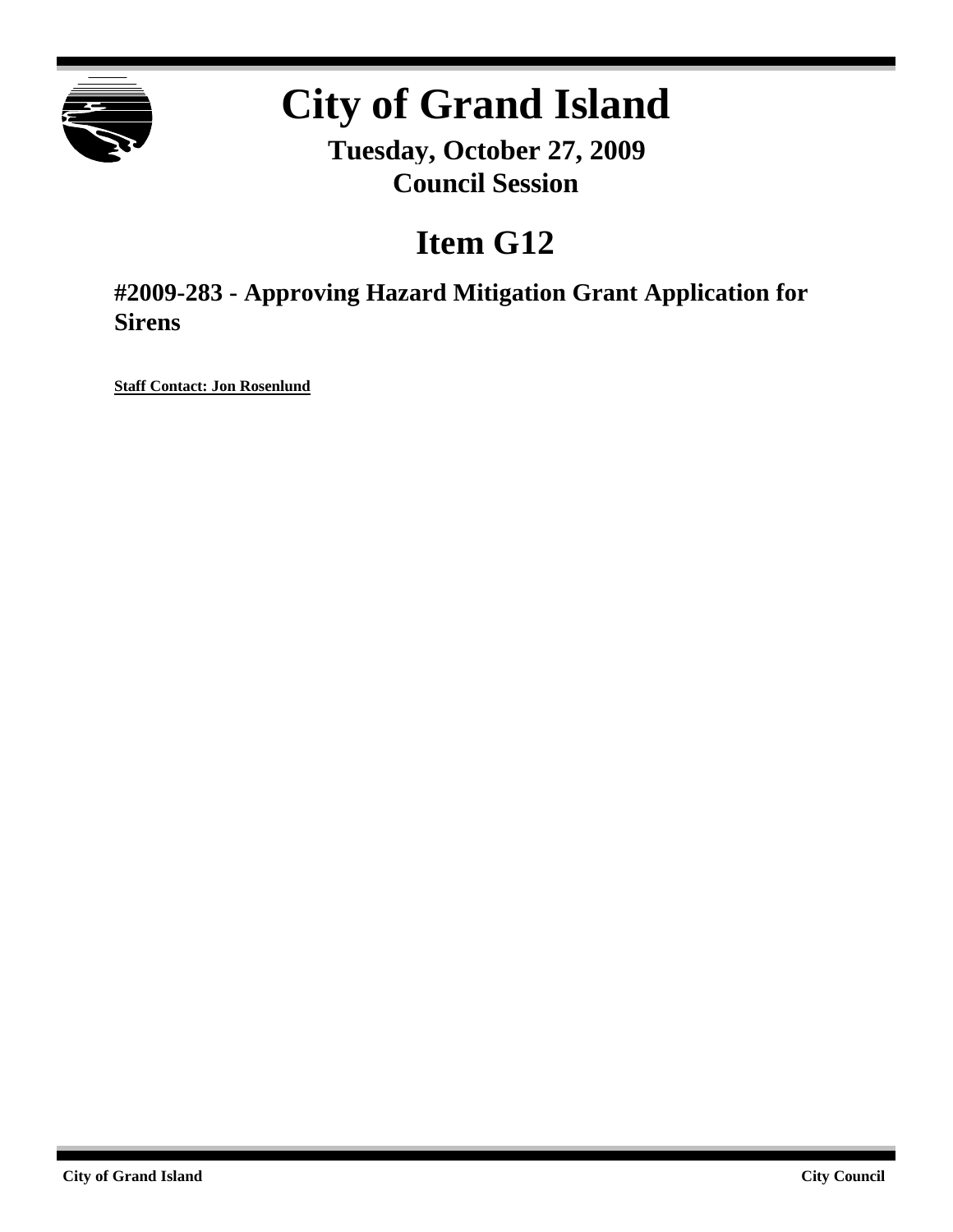# **Council Agenda Memo**

| From:           | Jon Rosenlund, Emergency Management Director |  |
|-----------------|----------------------------------------------|--|
| <b>Meeting:</b> | October 27, 2009                             |  |
| Subject:        | <b>Hazard Mitigation Grant - Sirens</b>      |  |
| Item $\#$ 's:   | $G-12$                                       |  |
| $Presenter(s):$ | Jon Rosenlund, Emergency Management Director |  |

### **Background**

Hall County Emergency Management operates and maintains 38 outdoor warning sirens to alert the public of dangerous weather and other hazards. The vast majority of these devices (27 remaining) were installed between 1979 and 1981. These devices have an anticipated life span of 30 years, and existing sirens are already failing at a rate of almost 1-2 annually over the past few years.

Unfortunately, many repair parts are no longer available for these older models. Sirens which fail are replaced at significant cost on a case-by-case basis. In the past, the Emergency Management Department has planned to replace two sirens a year, as necessary. However, the department anticipates a windfall of future siren failures as these devices reach and exceed their 30-year life-span. Local funds are not likely to be sufficient to keep up with the anticipated number of replacements needed.

### **Discussion**

The FEMA Hazard Mitigation Grant Program (HMGP) provides grants to States and local governments to implement long-term hazard mitigation measures after a major disaster declaration. The purpose of the HMGP is to reduce the loss of life and property due to natural disasters and to enable mitigation measures to be implemented during the immediate recovery from a disaster. The HMGP is authorized under Section 404 of the Robert T. Stafford Disaster Relief and Emergency Assistance Act.

The HMGP Grant funds up to 75% of approved projects with a local match of 25%. The Department has funds budgeted for one siren in Capital Outlay and plans to use these funds as the 25% matching funds.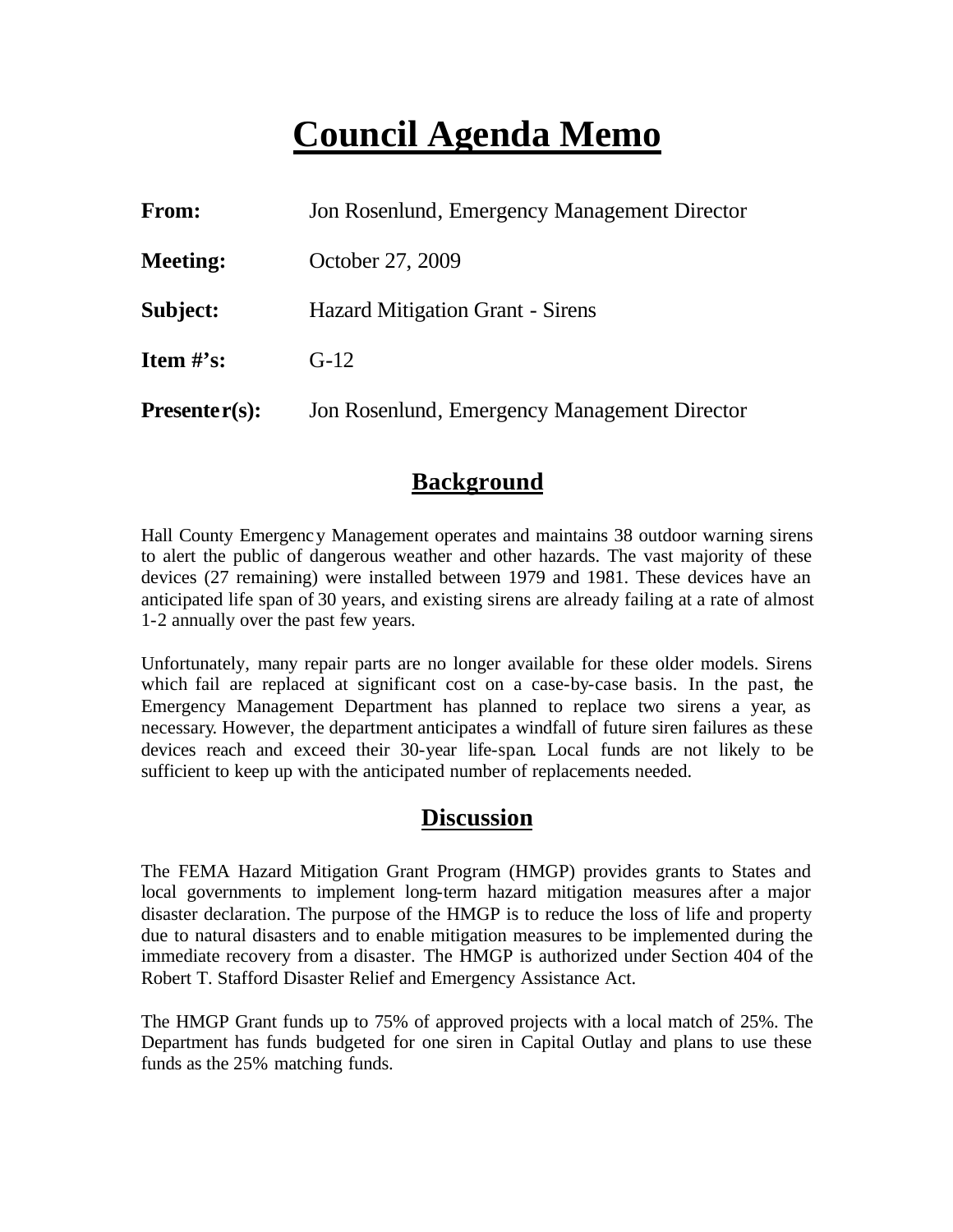The Emergency Management Department, working with NEMA, has completed a grant application (on file in the City Clerk's office) to install twelve (12) sirens, four at a time, over a period of three years to meet this looming problem. Eleven (11) of the new sirens will replace older models while one will be installed as an expansion to the current system (see table below). Siren replacement costs are typically \$14,000 to 15,000 for each device. Sirens will be installed in the communities of Grand Island, Wood River, Alda, Cairo, and Doniphan.

Each of these new sirens have a considerably larger effective radius of 70dB estimated at 6200 feet in all directions. Sirens listed to be replaced have much smaller radii, such as 1600 feet. This will allow fewer sirens serve the community and can lead to lower utility costs over the long term (see attached pdf map).

| <b>Hall County Siren Installation List</b> |                                         |                  |                        |                     |             |  |  |
|--------------------------------------------|-----------------------------------------|------------------|------------------------|---------------------|-------------|--|--|
|                                            |                                         | <b>Installed</b> | Latitude /             | <b>Current 70dB</b> | New 70dB    |  |  |
| Siren #                                    | <b>Description</b>                      | Year             | Longitude              | Radius (ft)         | Radius (ft) |  |  |
|                                            | Alda, Village of North - Vine Street -  |                  | N40 52.227             |                     |             |  |  |
| 1                                          | North of Highway 30                     | 1981             | W98 28.054             | 1600                | 6200        |  |  |
|                                            | Cairo, Village of - 300 South High St.- |                  | N41 00.023             |                     |             |  |  |
| 3                                          | <b>Behind Senior Citizen Center</b>     | 1981             | W98 36.474             | 1600                | 6200        |  |  |
|                                            |                                         |                  | N40 46.406             |                     |             |  |  |
| 4                                          | Doniphan, Village of - Fire Station     | 1981             | W98 22.181             | 1600                | 6200        |  |  |
|                                            | Wood River - Central - 100 West 10th    |                  | N <sub>40</sub> 49.297 |                     |             |  |  |
| 5                                          | <b>St - Fire Station</b>                | 1979             | W98 36.123             | 3200                | 6200        |  |  |
|                                            | Anna & Broadwell - 1700 Block of        |                  | N40 54.724             |                     |             |  |  |
| 13                                         | <b>West Anna (Alley City Property)</b>  | 1981             | W98 21.189             | 3200                | 6200        |  |  |
|                                            | Ryder Park - 2700 West North Front      |                  | N40 55.221             |                     |             |  |  |
| 15                                         | <b>St</b>                               | 1979             | W98 22.327             | 3200                | 6200        |  |  |
|                                            | 3436 South Locust - Across from         |                  | N40 53.138             |                     |             |  |  |
| 16                                         | <b>Walmart</b>                          | 1981             | W98 20.398             | 1600                | 6200        |  |  |
|                                            | 4th Street & Congdon - 1500 E 4th       |                  | N40 56,088             |                     |             |  |  |
| 18                                         | St.                                     | 1981             | W98 19.603             | 3200                | 6200        |  |  |
|                                            | 1800 Block of N Hancock                 |                  | N40 56.238             |                     |             |  |  |
| 19                                         | (Just North of Kingston & Hancock)      | 1981             | W98 22.409             | 3200                | 6200        |  |  |
|                                            | <b>Highway 281 &amp; Capital Avenue</b> |                  | N40 56,803             |                     |             |  |  |
| 27                                         | <b>Northwest Corner</b>                 | 1981             | W98 23,038             | 1600                | 6200        |  |  |
|                                            | Starr School - 315 Wyandott - On        |                  | N40 53.858             |                     |             |  |  |
| 31                                         | <b>School Property</b>                  |                  | W98 20.451             | 1600                | 6200        |  |  |
|                                            | US 281 & Wood River Road                |                  |                        |                     |             |  |  |
| <b>New</b>                                 | (I-80 /Mormon Island Campground)        | N/A              | <b>TBD</b>             | N/A                 | 6200        |  |  |

## **Alternatives**

It appears that the Council has the following alternatives concerning the issue at hand. The Council may:

- 1. Move to approve
- 2. Refer the issue to a Committee
- 3. Postpone the issue to future date
- 4. Take no action on the issue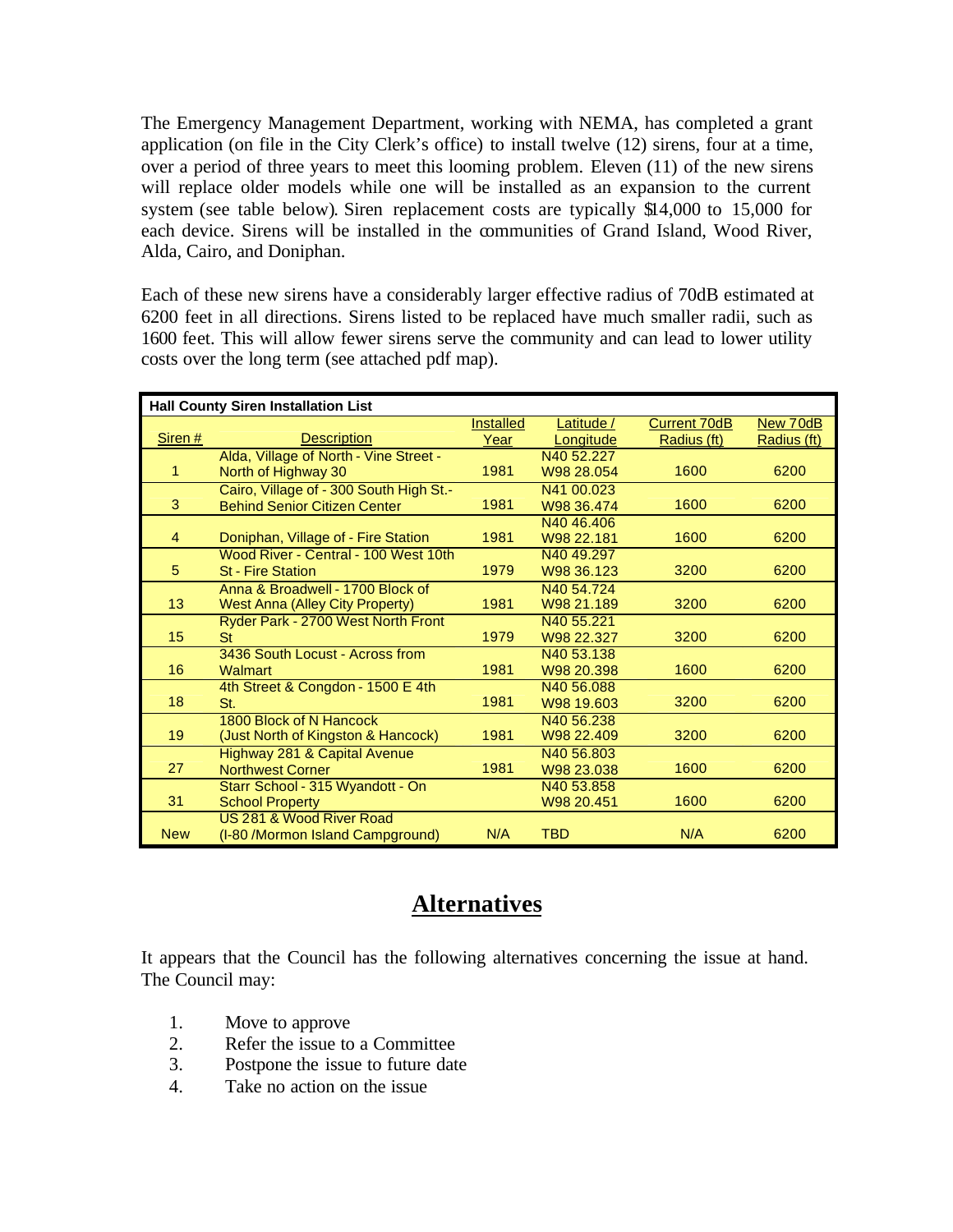# **Recommendation**

City Administration recommends that the Council approve the grant application for sirens.

# **Sample Motion**

Move to approve the grant application.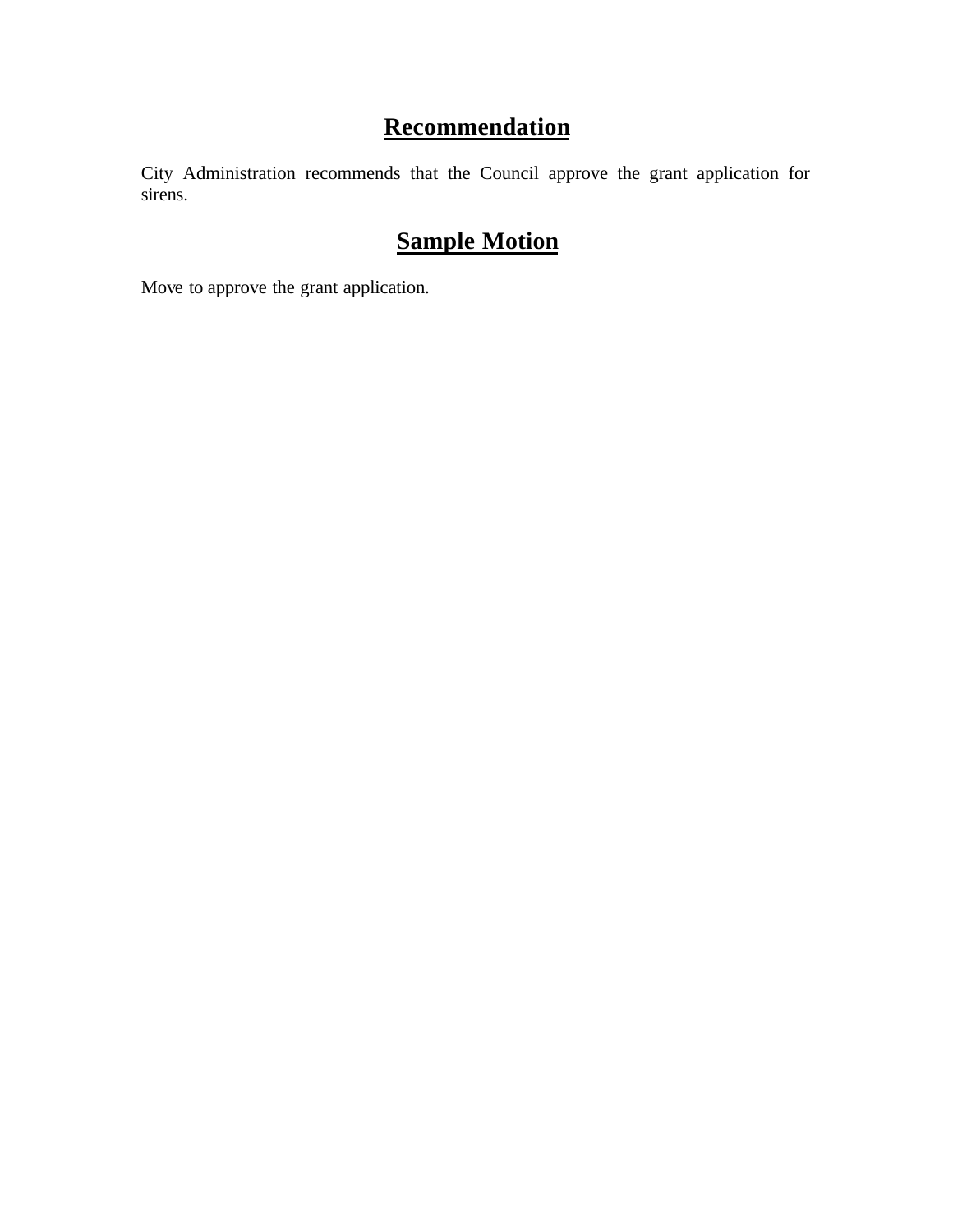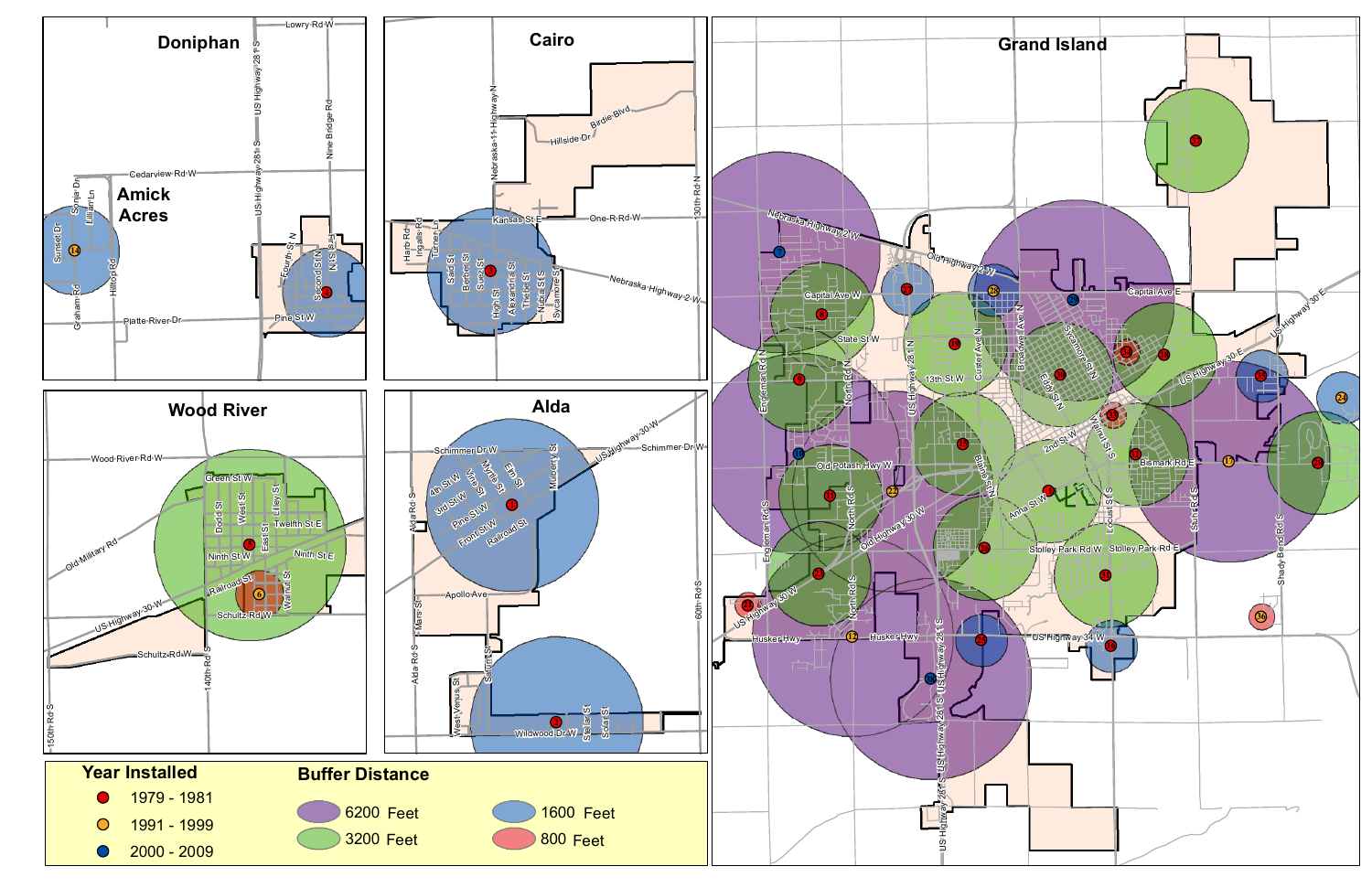### NEBRASKA EMERGENCY MANAGEMENT AGENCY **Hazard Mitigation Grant Program (HMGP) PROJECT APPLICATION**

#### $\mathbf{L}$ **Applicant Information**

Date: Aug 10 2009

X New Application . □ Revised Application

- Multi-Hazard Local Mitigation Plan (LMP) Status: Approved  $A_{-}$ IF Approved:
	- Plan Type: Local Mitigation Plan a)
	- Date of Approval by FEMA: 11/13/2008 b)
	- Provide the location in the LMP (Section and Page Number(s)) that demonstrates the  $\mathsf{c}$ ) proposed project is in conformance with the LMP: Section 2.35, Pg. 28
	- $\mathsf{d}$ Describe how the proposed project conforms with the LMP: Project replaces older and inoperable sirens.
- В. **Project Title: Siren Replacement** Name of Applicant: Hall County/Grand Island Emergency Management County or Counties: Hall
- Applicant Type: Local Government Type of Application: Non Construction Project C.

Private Non-Profit entities must meet the criteria defined in 44 CFR 206.221(e).  $\Box$  Attach a copy of an Internal Service Revenue (IRS) ruling letter that grants tax exemption under Section 501 (c), (d), or (e), or a State certification under State law, of non-profit status.  $\Box$  If an educational facility, attach a copy of the facility admission policy.

Recognized Indian Tribe or Organization Tribal Identification Number: Attach proof of tribal eligibility

- Federal Tax ID Number: ................. 47-6006205 DUNS Number: .........040919607 D.
- Е.
- Is the Community/Communities in good standing with the National Flood Insurance Program:  $F_{\perp}$  $\boxtimes$  Yes  $\Box$  No
- G. Point of Contact:

 $\boxtimes$  Mr.  $\Box$  Ms.  $\Box$  Mrs. First Name: Jon Last Name: Rosenlund Title: Director Organization: Hall County/Grand Island Emergency Mgt. Street Address: 100 E. 1st St. PO Box 1968 City: Grand Island Zip Code: 68802 State: Nebraska Telephone: (308) 385 - 5360 Fax: (308) 385 - 5378 E-mail Address: beready@grand-island.com

Alternate Point of Contact: H.

 $\boxed{\bigtimes}$  Mr.  $\boxed{\hspace{-.1cm}|\hspace{-.1cm}|}$  Ms.  $\boxed{\hspace{-.1cm}|\hspace{-.1cm}|}$  Mrs. First Name: Larry Last Name: Smith Title: Deputy Director Organization: Hall County/Grand Island Emergency Mgt. Street Address: 100 E. 1<sup>st</sup> St. PO Box 1968 City: Grand Island State: Nebraska Zip Code: 68802 Telephone: (308) 385 - 5360 Fax: (308) 385 - 5378 E-mail Address: larrys@hcgi.gov

 $\mathbf{L}$ **Estimated Funding:** 

| Federal      | Non-Federal | Applicant   | Other | ™otal        |
|--------------|-------------|-------------|-------|--------------|
| 75%          | $\%$        | 25%         | %     | 100%         |
| \$135,000.00 |             | \$45,000.00 |       | \$180,000.00 |